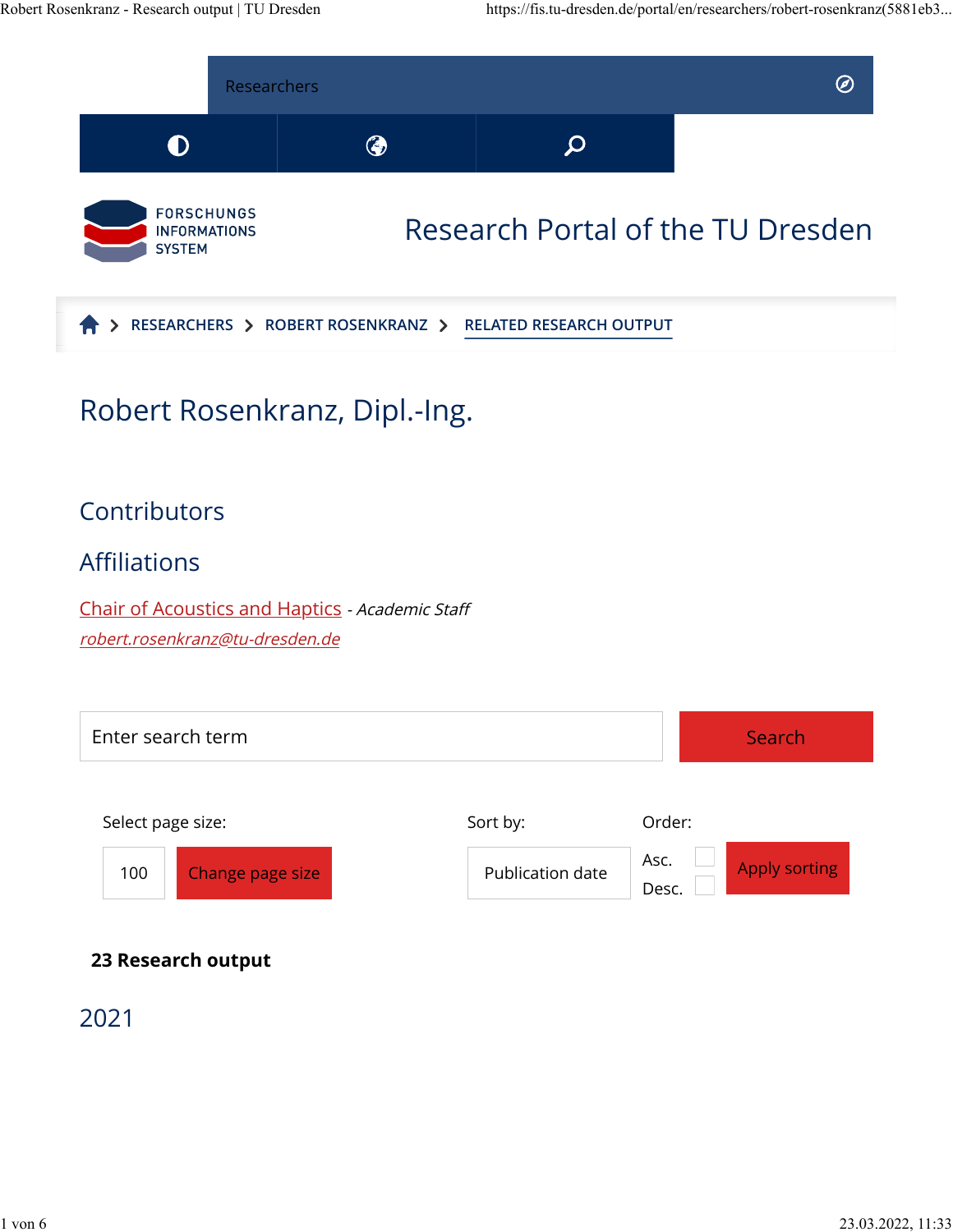

## 2020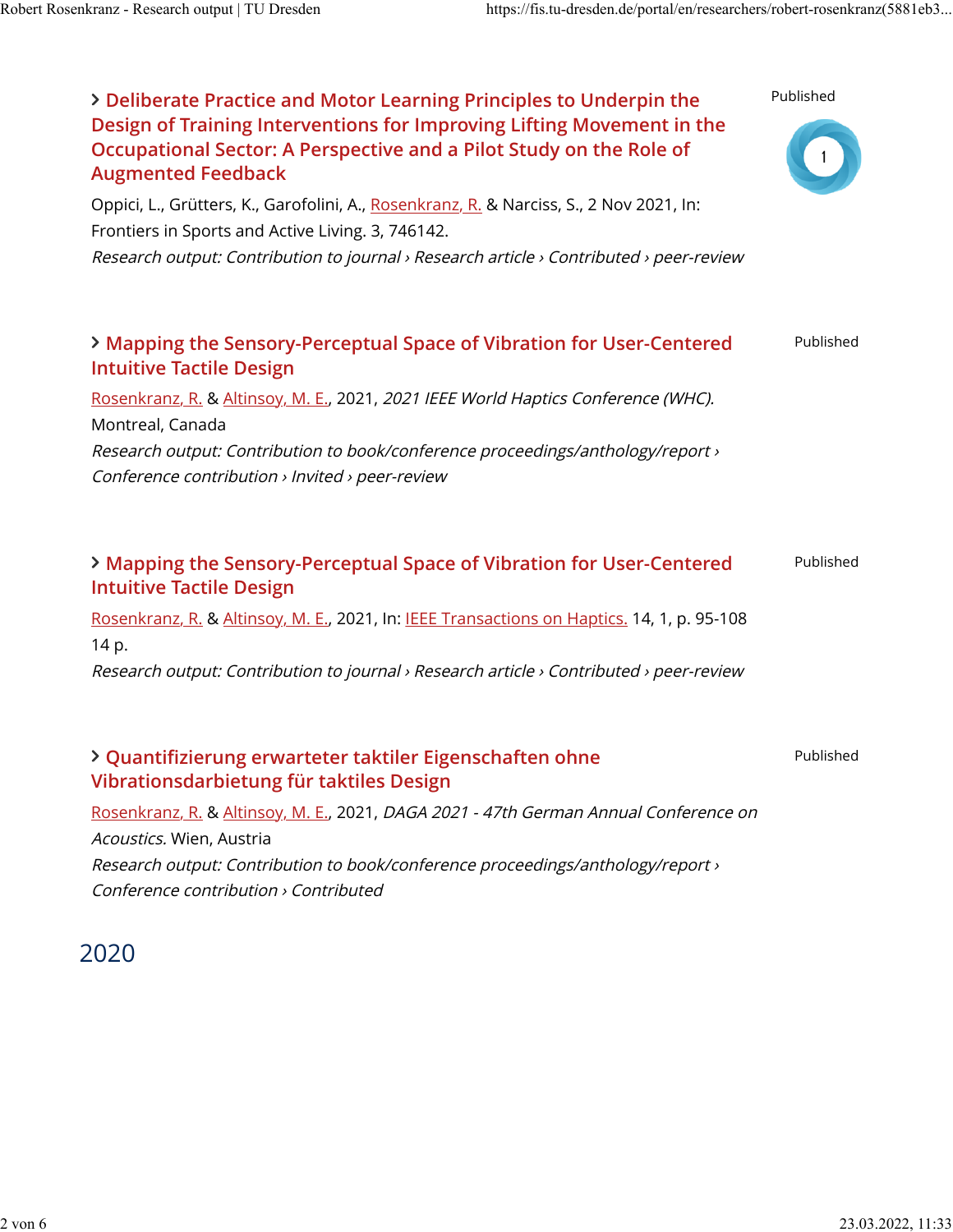| > Stationär-Geräusch von elektrisch angetriebenen Fahrzeugen - Einfluss<br>eines künstlich erzeugten Stationär-Geräuschs von elektrisch<br>angetriebenen Fahrzeugen auf die Sicherheit von schwächeren<br>Verkehrsteilnehmern<br>Altinsoy, E., Lachmann, M., Rosenkranz, R. & Steinbach, L., 2020, In: Berichte der<br>Bundesanstalt für Straßenwesen, Fahrzeugtechnik. 2020, 134<br>Research output: Contribution to journal > Research article > Invited | Published |
|------------------------------------------------------------------------------------------------------------------------------------------------------------------------------------------------------------------------------------------------------------------------------------------------------------------------------------------------------------------------------------------------------------------------------------------------------------|-----------|
| > Taktiles Design: Übersetzung von Nutzererwartungen in Vibrationen zur<br>Gestaltung von plausiblen virtuellen Umgebungen<br>Rosenkranz, R. & Altinsoy, M. E., 2020.<br>Research output: Contribution to conferences > Paper > Contributed                                                                                                                                                                                                                | Published |
| > Vermeidung von Overfitting bei der Vorhersage von subjektiven<br>Tonalitätsbewertungen auf Basis künstlicher neuronaler Netze mit kleinen<br>Trainingsmengen<br>Holzhäuser, T., Rosenkranz, R. & Altinsoy, M. E., 2020.<br>Research output: Contribution to conferences > Paper > Contributed                                                                                                                                                            | Published |
| 2019                                                                                                                                                                                                                                                                                                                                                                                                                                                       |           |
| > Tactile Design: Translating User Expectations into Vibration for Plausible<br><b>Virtual Environments*</b><br>Rosenkranz, R. & Altinsoy, M. E., 12 Jul 2019, 2019 IEEE World Haptics Conference (WHC).<br>IEEE Press, p. 307-312 6 p. 8816177<br>Research output: Contribution to book/conference proceedings/anthology/report ><br>Conference contribution > Contributed > peer-review                                                                  | Published |
| 2018                                                                                                                                                                                                                                                                                                                                                                                                                                                       |           |
| > Identification and Evaluation of Perceptual Attributes for Periodic<br><b>Whole-Body and Hand-Arm Vibration</b><br>Rosenkranz, R., Gruschwitz, S., Wilberg, M., Altinsoy, M. E. & Merchel, S., 2018.<br>Research output: Contribution to conferences > Paper > Contributed > peer-review                                                                                                                                                                 | Published |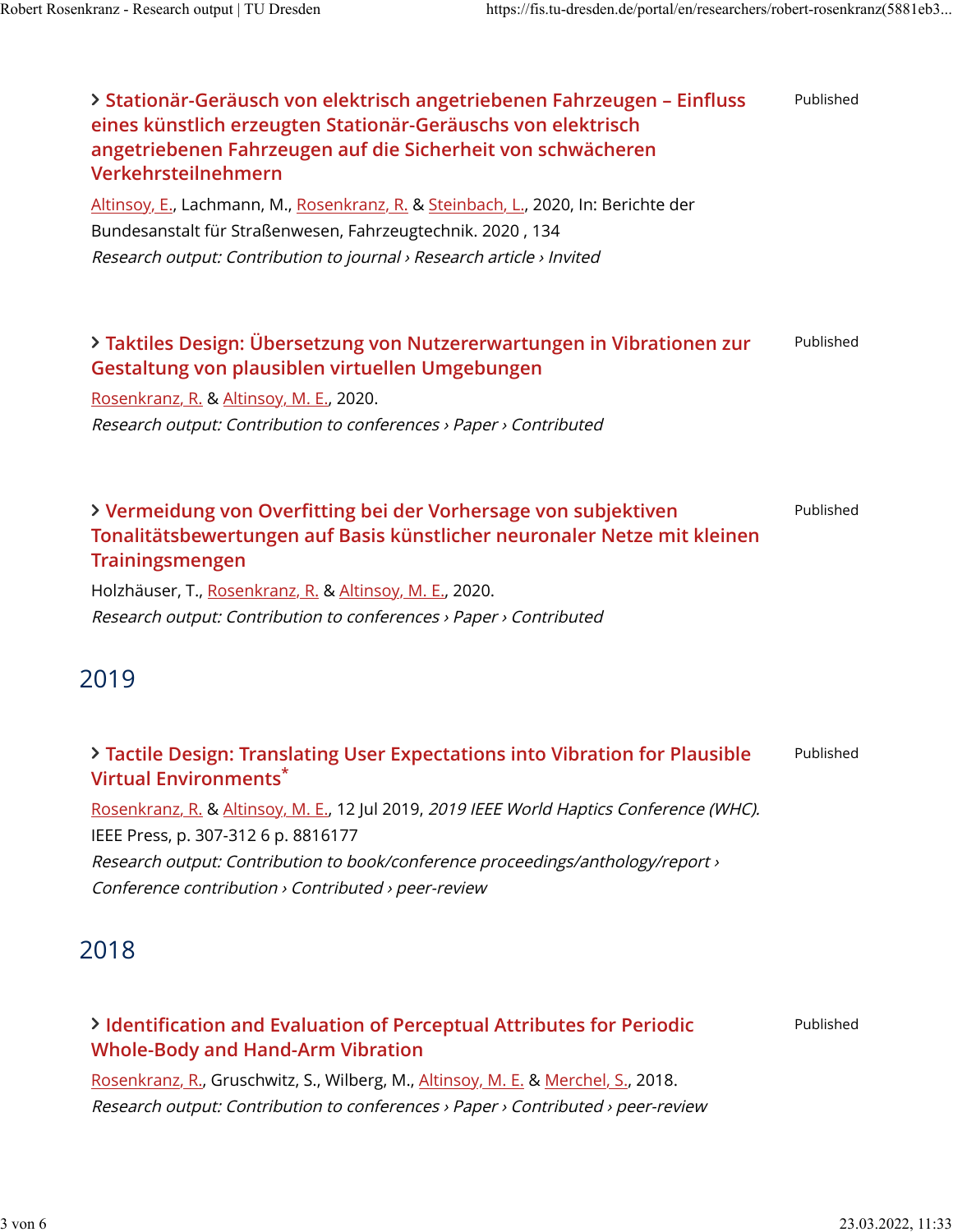| > Nutzung von Wahrnehmungsmerkmalen für die Beurteilung von<br>Humanschwingungen                                                            | Published |
|---------------------------------------------------------------------------------------------------------------------------------------------|-----------|
| Rosenkranz, R., Altinsoy, M. E., Gruschwitz, S. & Schecker, D., 2018.                                                                       |           |
| Research output: Contribution to conferences > Paper > Contributed                                                                          |           |
| > Nutzung von Wahrnehmungsmerkmalen für die Beurteilung von<br>Humanschwingungen                                                            | Published |
| Rosenkranz, R., Altinsoy, M. E., Gruschwitz, S. & Schecker, D., 2018.<br>Research output: Contribution to conferences > Paper > Contributed |           |
| > Taktile Wahrnehmungsmerkmalen von Ganzkörperschwingungen und                                                                              | Published |
| Hand-Arm-Schwingungen im Vergleich                                                                                                          |           |
| Rosenkranz, R., Wilberg, M. & Altinsoy, M. E., 2018.                                                                                        |           |
| Research output: Contribution to conferences > Paper > Contributed                                                                          |           |
| 2017                                                                                                                                        |           |
| > Elektromobilität: Angepasste Geschwindigkeits-Pegel-Skalierung erhöht<br>die Sicherheit                                                   | Published |
| Steinbach, L., Altinsoy, M. E. & Rosenkranz, R., 2017.                                                                                      |           |
| Research output: Contribution to conferences > Paper > Contributed                                                                          |           |
| > Evaluation of Multiple Electric Vehicle Sources and New Concepts<br><b>Regarding Speed-Dependency</b>                                     | Published |
| Steinbach, L., Rosenkranz, R. & Altinsoy, M. E., 2017, p. 78-85. 8 p.                                                                       |           |
| Research output: Contribution to conferences > Paper > Contributed                                                                          |           |
| > Nutzung von Wahrnehmungsmerkmalen zur Charakterisierung von<br>amplitudenmodulierten sinusoidalen Ganzkörperschwingungen                  | Published |
| Rosenkranz, R., Gruschwitz, S., Altinsoy, M. E. & Merchel, S., 2017.                                                                        |           |
| Research output: Contribution to conferences > Paper > Contributed                                                                          |           |
|                                                                                                                                             |           |

## 2016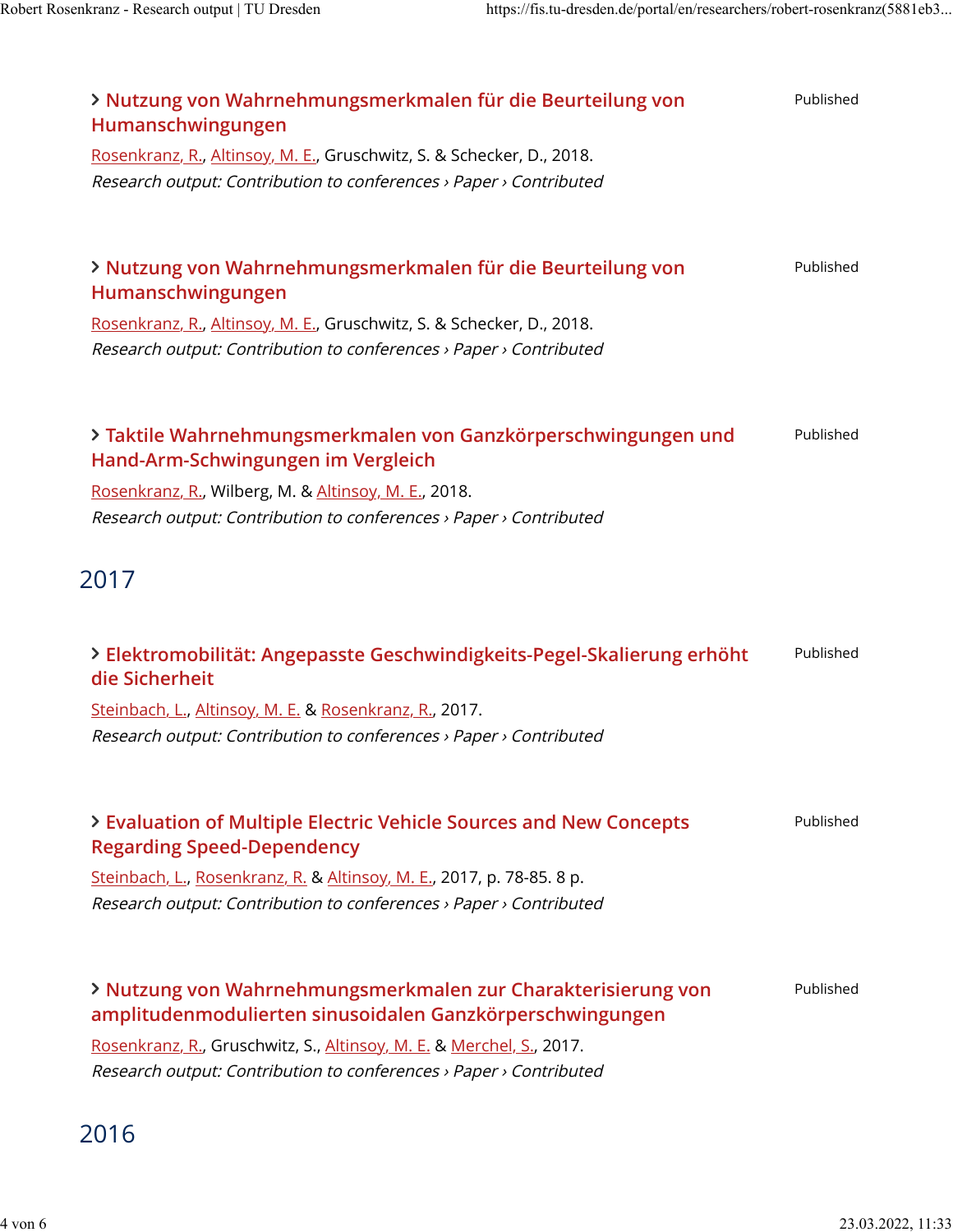| > Wahrnehmungsmerkmale von breitbandigen Ganzkörperschwingungen<br>im Vergleich zu sinusoidalen Ganzkörperschwingungen<br>Rosenkranz, R., Gruschwitz, S., Altinsoy, M. E. & Merchel, S., 2016.<br>Research output: Contribution to conferences > Paper > Contributed | Published |
|----------------------------------------------------------------------------------------------------------------------------------------------------------------------------------------------------------------------------------------------------------------------|-----------|
| 2015                                                                                                                                                                                                                                                                 |           |
| > Untersuchung der Pegelabhängigkeit von Wahrnehmungsmerkmalen<br>von Ganzkörperschwingungen<br>Rosenkranz, R., Altinsoy, M. E. & Merchel, S., 2015.<br>Research output: Contribution to conferences > Paper > Contributed                                           | Published |
| 2014                                                                                                                                                                                                                                                                 |           |
| > Noise Emission of Electric Street Sweepers - Perceptual Evaluation of<br>their Sound<br>Rosenkranz, R., Altinsoy, M. E. & Nicht, A., 2014.<br>Research output: Contribution to conferences > Paper > Contributed                                                   | Published |
| > Noise Emission of Electric Street Sweepers - Transfer Path Analysis<br>Nicht, A., Altinsoy, M. E. & Rosenkranz, R., 2014.<br>Research output: Contribution to conferences > Paper > Contributed                                                                    | Published |
| 2013                                                                                                                                                                                                                                                                 |           |
| > Nutzung von taktilen semantischen Informationen zur Synthese von<br>plausiblen Ganzkörperschwingungen<br>Rosenkranz, R., Altinsoy, M. E., Stamm, M. & Merchel, S., 2013.<br>Research output: Contribution to conferences > Paper > Contributed                     | Published |
| 2012                                                                                                                                                                                                                                                                 |           |